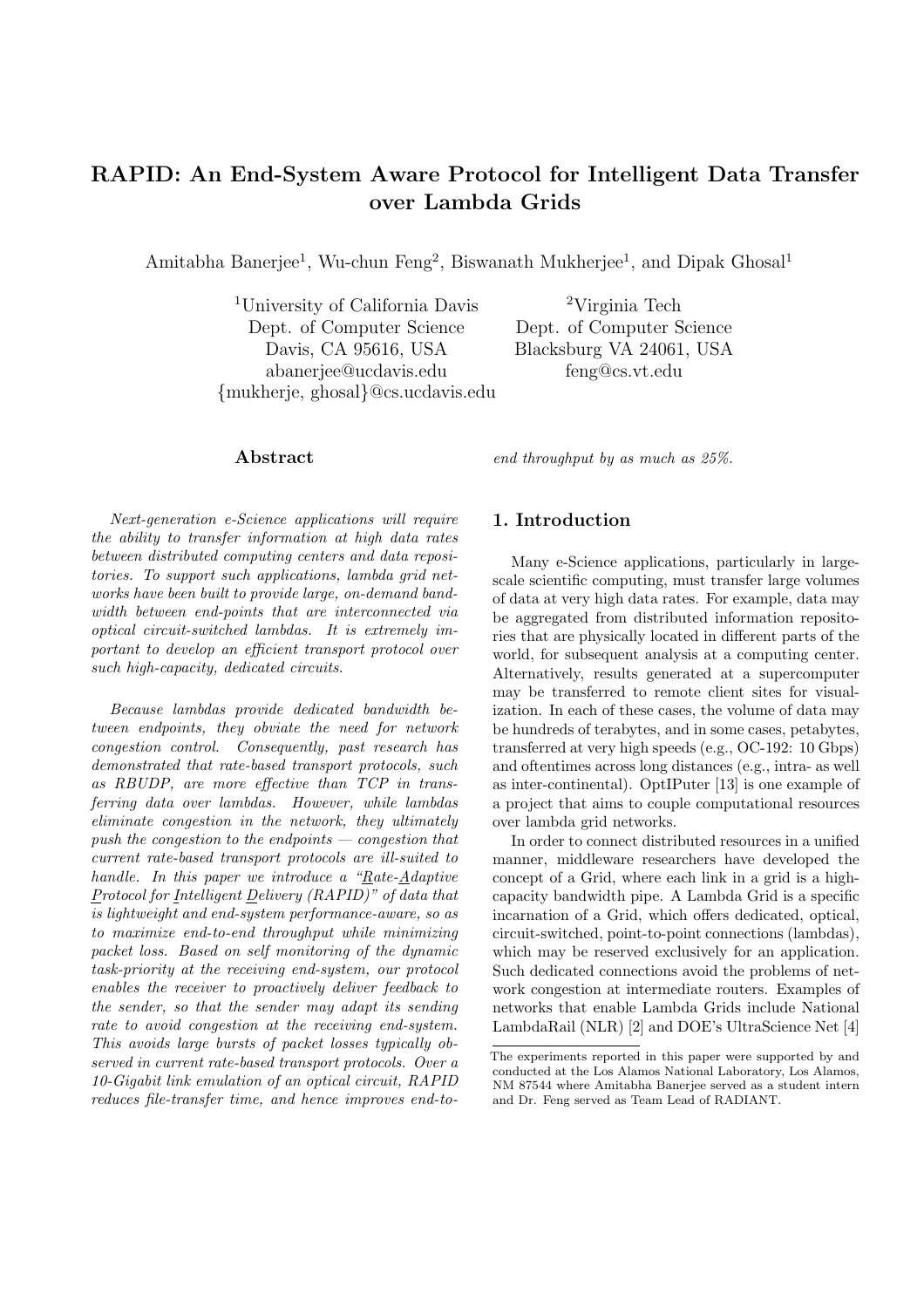in the United States, CANARIE's CA\*net in Canada [1], and NetherLight in the Netherlands [3].

The problem of how to transport data through such "fat" dedicated pipes is a challenging problem for grid researchers. The Transmission Control Protocol (TCP) is used in traditional packet-switched networks for adjusting the sending rate, depending on the state of network congestion. In a lambda grid, the network itself does not experience congestion, given that dedicated bandwidth is provided per connection. Optical circuits in lambda grids span large intra-continental or intercontinental distances, thus having a large bandwidthdelay product (BDP). TCP and its variants are not very efficient in such networks because of their aggressiveness in rate and congestion control. GridFTP[8] sets up multiple TCP connections between the source and the destination so as to achieve higher aggregate bandwidth relative to that achieved by a single TCP stream.

An alternate approach is a transport protocol based on the User Datagram Protocol (UDP) such as Reliable Blast UDP (RBUDP) [10]. In RBUDP, the sender transmits UDP packets at a fixed rate, specified by the user. After all the data has been transmitted, the receiver sends the error sequence numbers corresponding to the data packets it did not receive (due to network or end-system congestion) to the sender via a TCP connection. The sender then transmits the error sequence data packets via UDP. The above continues until the receiver has received all data packets successfully. In this manner, a reliable mechanism of packet delivery is imposed on top of the unreliable connectionless UDP.

Although RBUDP has been demonstrated to perform well, its chief weakness is its inability to adapt the sending rate. This leads to unwanted packet losses, particularly when the receiving end-system is congested. Though dedicated optical connections as in lambda grids avoid network congestion at intermediate routers, the network throughput in such connections (namely 10 Gbps for an OC-192 connection) often exceed the capabilities of data processing at the end-system, as has been noted by researchers [14, 15]. In addition to receiving the data, the receiving endsystem is expected to be running othercomputationally intensive processes such as visualization and analysis of the received data [15]. In such a case, the receiving end-system's operating system (OS) has to schedule a computationally (CPU) bound process (visualization and analysis), and an I/O bound process (receiving data), simultaneously. Since the Network Interface Card (NIC) buffer size is usually bounded, packets may get dropped due to buffer overflow if the receiving data process is not scheduled by the operating system

at the appropriate times to transfer the packets from the line card buffer to physical memory. When data is transmitted to such an end-system at a fixed rate relentlessly as RBUDP does, it only exacerbates the problem of end-system congestion. Thus, one of the major challenges of high-performance distributed computing is how to handle the network and computational processes simultaneously.

LambdaStream [15], the successor to RBUDP, adapts the sending rate to dynamic network conditions by monitoring the inter-packet receiving time interval at the end-system, and sending a feedback to the sender to adapt the sending rate accordingly. This is a clever scheme because it avoids polluting the network with probing packets.

In this work, we propose the idea of a lightweight end-system performance-monitoring-based protocol to improve the performance of data transport on a lambda grid. We emphasize on probing various end-system performance metrics such as the dynamic priority of various tasks at the receiving end-system, so that potential end-system congestion may be detected early, and an appropriate feedback may be sent to the sending end-system to take evasive action to avoid packet losses. One example of such an evasive action is to suspend transmissions at times when the receiving endsystem is congested. Appropriately integrating the above features results in a prototype protocol that we call RAPID, short for Rate-Adaptive Protocol for Intelligent Delivery. In our experiments over a 10- Gigabit Ethernet network emulation of an optical circuit in a lambda grid, RAPID reduces file-transfer time, and hence, improves end-to-end throughput by as much as 25%.

The remainder of the paper is organized as follows. In Section 2, we provide an insight to the end-system behaviour when it is subjected to computational and network loads simultaneously. In Section 3, we describe our protocol. Section 4 discusses the results on a 10-Gigabit Ethernet network emulation. Section 5 presents our conclusions.

## **2. Analysis of the Receiving End-system**

In order to emulate a lambda grid circuit, we deployed the following experimental setup. We connected two machines (configurations used are shown in Table 1) back-to-back with Chelsio 10-Gigabit Ethernet adapters [6]. The Iperf [7] measurements report the maximum bandwidth achieved by a TCP connection between two machines of the same configuration connected back-to-back with 10 Gigabit Ethernet adapters. The Maximum Transfer Unit (MTU) was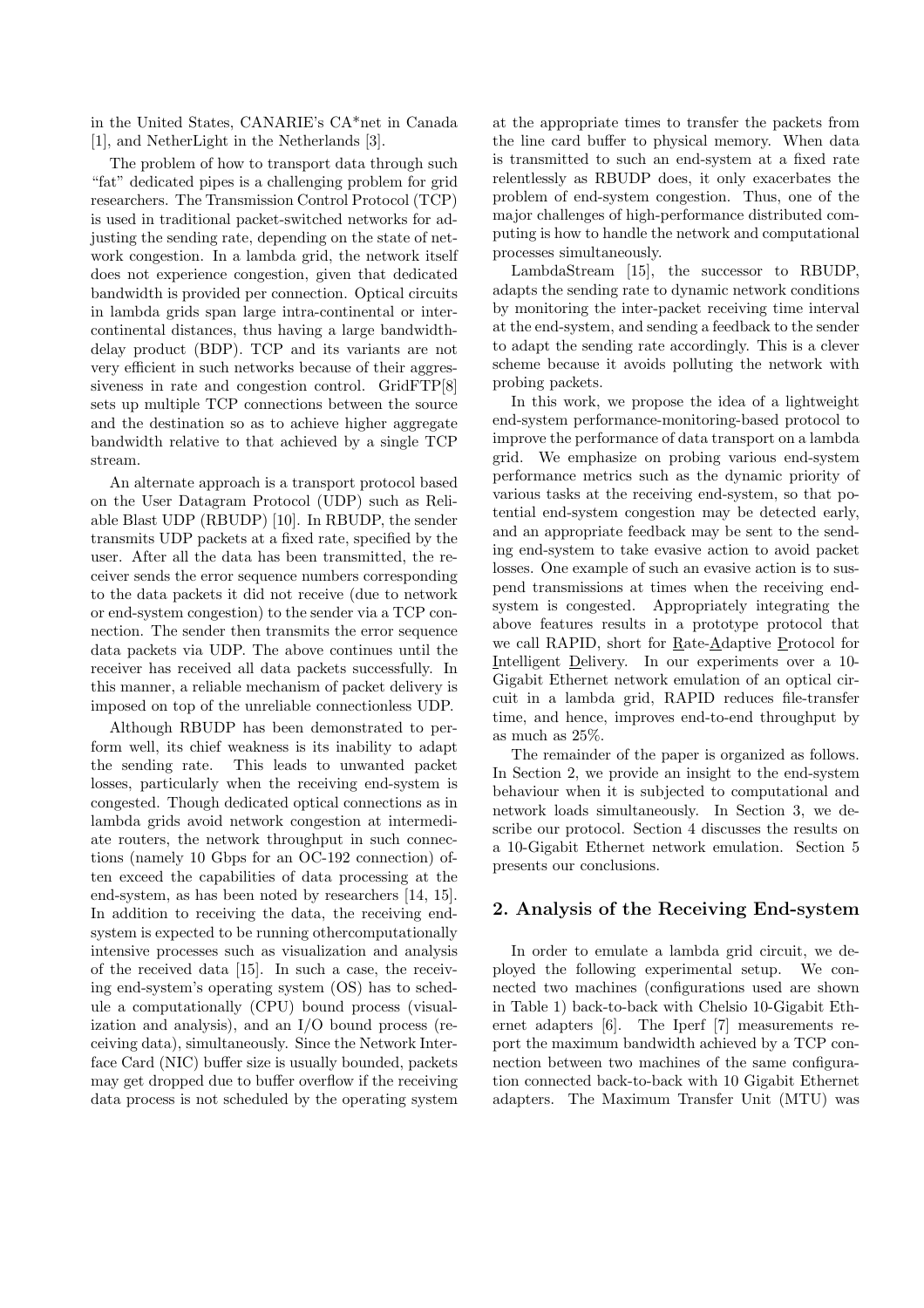|             | Configuration I  | Configuration II |
|-------------|------------------|------------------|
| Processor   | Intel Pentium 4  | AMD Opteron      |
| Processor   | $2.8\text{ GHz}$ | $2.2\text{ GHz}$ |
| Speed       |                  |                  |
| Cache size  | 512 KB           | 1024 KB          |
| <b>RAM</b>  | 2 GB DDR RAM     | 1 GB DDR RAM     |
| Iperf       | $1.92$ Gbps      | $3.65$ Gbps      |
| measurement |                  |                  |

**Table 1. System Configuration.**

1500 bytes. TCP offloading was not enabled on the Chelsio adapters. Since hard-drive speeds are substantially slower to support a transfer rate of 10 Gbps, we emulated an end-system to end-system file transfer by transferring a file between two RAMdisks (which use the RAM for storing data). RAMDisks allow for RAM access times, and because the Linux OS considers the RAMDisk as a separate disk, the OS functionalities of copying data from memory to a disk are not by-passed in our experimental setup.

In order to analyze the end-system performance, we used MAGNET (Monitoring Apparatus for General kerNel-Event Tracing) [9]. MAGNET is a lowoverhead tool that provides fine-grained monitoring of kernel- and user-space events by allowing any event to be monitored, and by time stamping each event with the CPU-cycle counter which is the highest-resolution time source available on most machines. Optionally, additional information can be exported to give a more detailed look at kernel operation.

We used MAGNET to monitor the context-switch times between the different processes at the receiving end-system. We transferred a 500-MB file via the RBUDP transport protocol, using the experimental setup described above. For this experimental setup, we used the Intel Pentium 4 based machines (Configuration I). For the RBUDP protocol, we measured that the end-system to end-system transfer time was the fastest when the sending rate was 1.6 Gpbs. The receiving end-system was under no additional computational load. We did not enable the TCP offload engine support on the Chelsio adapters. It is important to note that the above line rate is for a RAMDisk-to-RAMDisk transfer. A memory-to-memory transfer may be supported at a much higher line rate, as may be noted from the higher Iperf numbers in Table 1.

In order to emulate a computational load on the receiving end-system, we used two different processes. One process is an infinite "for" loop, which is expected to have constant computational overhead at all times. We hereafter refer to this as a *synthetic workload*. The

**Table 2. Optimal sending data rate for RBUDP.**

| Computational Load     | Sending rate for   |
|------------------------|--------------------|
|                        | best transfer time |
| No load                | $1.6 \text{ Gbps}$ |
| Single infinite loop   | 800 Mbps           |
| Two infinite loops     | 650 Mbps           |
| Three infinite loops   | 550 Mbps           |
| Iso-surface extraction | 800 Mbps           |

other is an isosurface extraction visualization process of a knee joint image, which is expected to impose varying computational and I/O load, depending on the stage of computation of the process. We hereafter refer to this as a *visualization workload*.

When the receiving end-system is under some computational load, we observed that packets are dropped if the sending rate of 1.6 Gbps is maintained. The losses are lower if the sending rate is reduced. Table 2 shows the sending rate for which the fastest transfer time was measured, when the receiving end-system is under different computational loads. As may be inferred, as the computational load increases, the sending rate must be decreased to lower packet losses.

We shall now report our observations from the MAGNET traces. Figure 1(a) shows the duration of the time slices that the OS allocates to the synthetic workload, while the end-system is also receiving data. For simplicity, we show results for only the time duration of the first UDP blast (iteration of transmitting UDP packets) of RBUDP. We observe that a majority of the time slices allocated by the OS to the synthetic workload is of duration 10 ms. Most of the packets arriving at the receiving end-system in such a time interval when the synthetic workload is running would be lost, because the NIC does not support enough buffer to store the arriving packets. At a line rate of 1.6 Gbps, 2 MBytes of data would be lost in a duration of 10 ms, if not handled by the end-system.

We define the time intervals when no packet losses occur at the receiving end-system as a *lossless time interval*. We measure the duration of the lossless time interval by comparing losses reported by RBUDP with the MAGNET traces. Figure 1(b) shows the duration of the *lossless time intervals*. We observe that most of the *lossless time intervals* are of duration of 10ms. The very first *lossless time interval* is of duration 125 ms.

We explain the results as follows. Most OS schedulers differentiate between a I/O-bound process and a CPU-bound process. One of the goals of the OS scheduler is to improve the interactivity and response time of the system. To achieve this, the OS tries to favour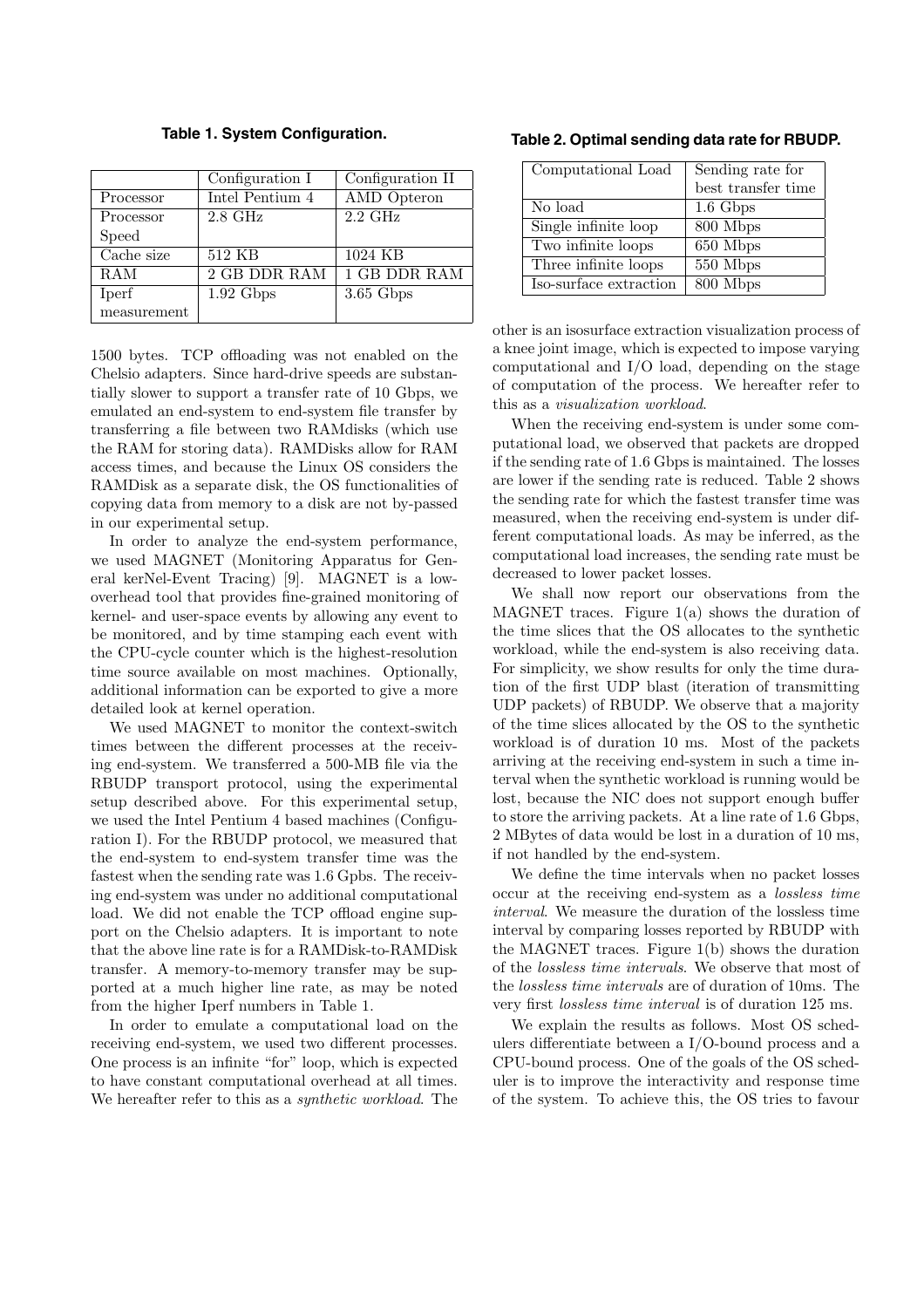

(b) *Lossless time interval* duration

**Figure 1. Context-switch time analysis for the** *synthetic* **workload.**

the I/O process while scheduling. Different OSs have different means of classifying I/O and CPU processes, and favoring the I/O-bound process. For example, the Linux 2.6 scheduler classifies between the above two, based on the average sleep time of a process, which is updated every time the process is context switched [5]. Moreover, a dynamic bonus proportional to the average sleep time is awarded to the task prority. I/O-bound processes which have higher average sleep time than CPU-bound processes are thus favored.

In the above example, when *RBUDP receive* starts, it is classified as an I/O process. Interrupts are frequently generated with the incoming packets arriving at 1.6 Gbps. While the OS is handling these interrupts, the CPU-bound synthetic workload is not handled. After some time (125 ms in this case), the OS begins to treat *RBUDP receive* as a CPU-bound process as it has run continously. Thereafter, both pro-



**Figure 2. Context-switch time analysis for the** *visualization* **workload.**

cesses are handled equally. Comparing Figures 1(a) and 1(b), it is evident that after the first 125ms, the OS context switches between receiving data, and the synthetic workload every 10 ms.

In the above results, most time-slices are equal because the computational load is constant throughout. Figure 2 shows the equivalent results for the visualization workload. From Figure  $2(a)$ , we observe that the time slices allocated by the OS to the visualization workload are concentrated to be either less than 2 ms or approximately 10 ms. From Figure 2(b), the first lossless time interval is of duration 280 ms. Thereafter, it varies between 10 ms and 240 ms. Thus, for a general application whose computational load may vary between stages of computation and I/O, it is not trivial to predict the time slices allocated by the OS to the different processes, and the *lossless time interval* durations.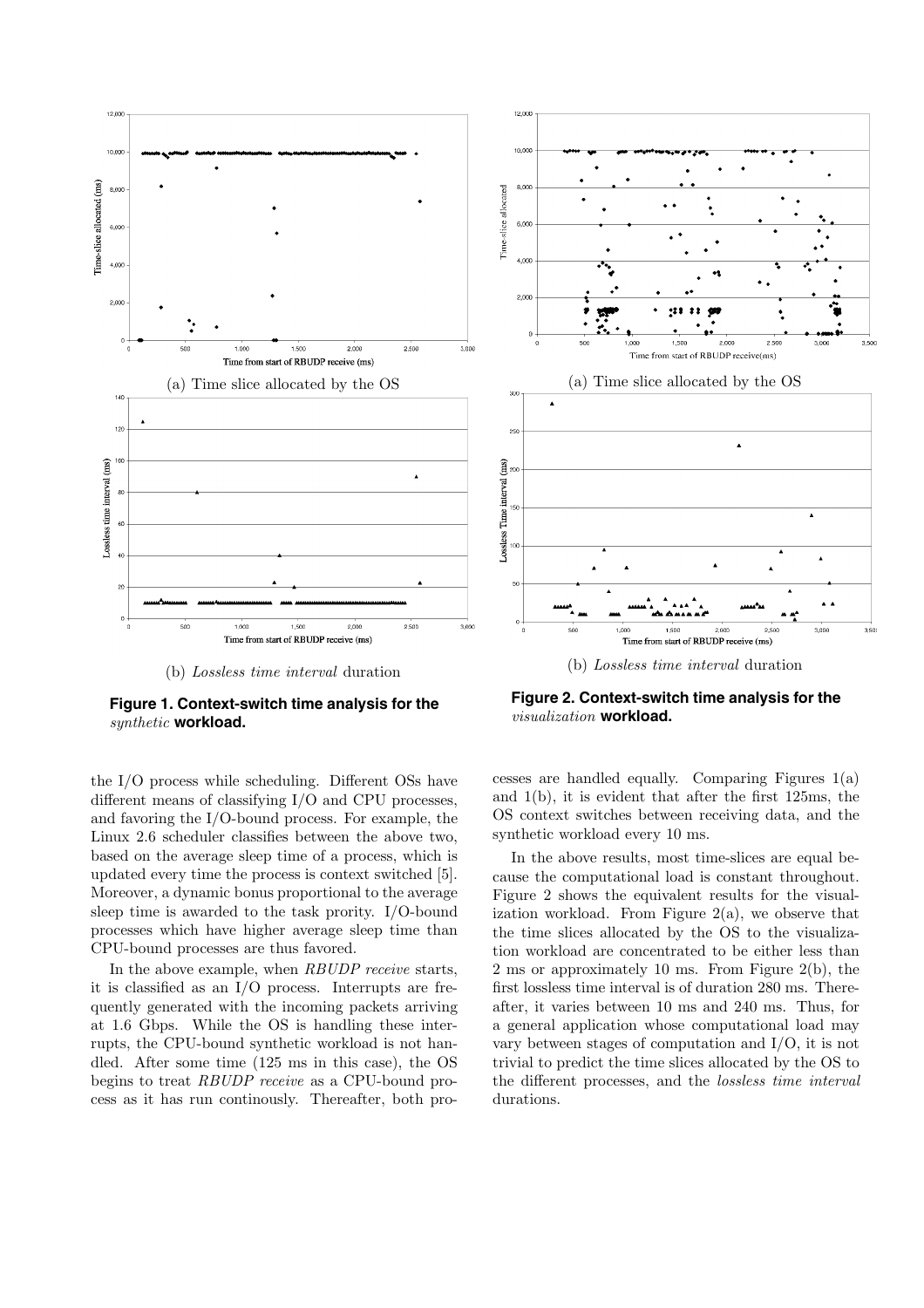It is clear that the network performance may be substantially improved, if packet losses were avoided when the receiving end-system OS is handling an alternate process. We considered the following possible solutions:

- 1. A Real-Time OS (RTOS) may be employed. A Real-Time OS allows one to specify hard deadlines for tasks. The *RBUDP receive* process may be classified as a real-time task with periodicity specified to handle the packets at the incoming data rate. However, a RTOS is expensive to maintain, and may not be suitable for all applications. Device driver and hardware support is not commonplace for a RTOS. For example, we did not find it easy to build support for the Chelsio 10-Gigabit adapters on Real Time Linux OS.
- 2. The buffer capacity in the NIC may be increased, so that packets are not dropped at the NIC when the OS is not ready to handle them. But this is an expensive hardware solution. It is not common to have a NIC with a large capacity, and NIC manufacturers may not be willing to provide it. The Chelsio 10-Gigabit line cards that we used had 256 MB RAM, but that is shared between transmitting and receiving queues, as well as for other tasks.
- 3. Various parameters of the OS scheduler such as maximum allocated time slice, maximum dynamic bonus priority granted to an I/O process, etc., may be adjusted, so as to favor the *RBUDP receive* process, and thus reduce packet losses. We studied the effect of altering the maximum dynamic bonus priority granted to an I/O process by Linux 2.6. The file-transfer times improved significantly. We do not report the results here due to space constraints. We believe that this is not a good solution, as it would lead to custom kernel builds highly tuned to the application. Scientists dealing with high-performance computing or visualization applications would rather not deal with custom kernel configurations or kernel patches designed specifically to tune the network performance.
- 4. The times at when the *lossless time interval* ends, and when the OS allocates a much larger time slice to an alternate process, may be predicted in advance, so that timely feedback may be sent to the sending end-system to suspend or slow down the sending rate. We may thus achieve an efficient interleaving between the CPU-bound and I/O-bound process.

In this paper, we concentrate on solution (4), because it appears to be the most acceptable and generic out of all the solutions. We aim to build an end-system performance-monitoring tool, which may deliver the appropriate feedback to the sending end-system, so that the packet-transfer throughput may be improved. In the next section, we present our end-system performance aware rate adaptive protocol.

# **3. End-System Performance-Aware Rate-Adaptive Protocol**

Our objective is to monitor the receiving endsystem's performance, so as to identify durations of end-system congestion. We aim to predict the time at which the receiving end-system's OS may allocate a large time slice to an alternate process, as a result of which it may not handle interrupts and packets from the NIC. If the sending end-system does not transmit during such time durations, then packets will not be lost at the receiver end-system, thereby improving the data-transfer performance. For the purpose of monitoring, we considered the following system metrics: average CPU load, NIC card buffer occupancy, and task interactivity. Out of the above, we found task interactivity to be the most helpful indicator, because this may be easily monitored by inserting a simple probe in the kernel code as we illustrate below, and also because this knowledge may be easily applied in a prediction scheme.

As discussed earlier, most OSs distinguish between an interactive (I/O-bound) process and a CPU-bound process in the system in order to improve the system reponsiveness. We investigated the approaches taken by various OS schedulers to achieve the above. We present a summary for two OSs: Linux 2.6, and Free BSD 5.0.

### **3.1. Linux 2.6 Scheduler**

The Linux 2.6 scheduler maintains a dynamic priority for all processes, which is computed as the static priority (related to task niceness) plus a dynamic bonus which is granted based on the task interactivity, as measured by the interactivity heuristics. In the Linux 2.6 scheduler [5], the static priority for user processes ranges from 0 to 40 (corresponding to niceness values between  $-20$  and  $+20$ ). A lower number corresponds to higher priority. The dynamic bonus is granted by the kernel to boost the priority of interactive tasks, and it ranges from -5 to 5. This is computed proportional to the average sleep time of the task. The value of the average sleep time for each task is updated whenever it wakes out of sleep or when it gives up the CPU voluntarily or involuntarily.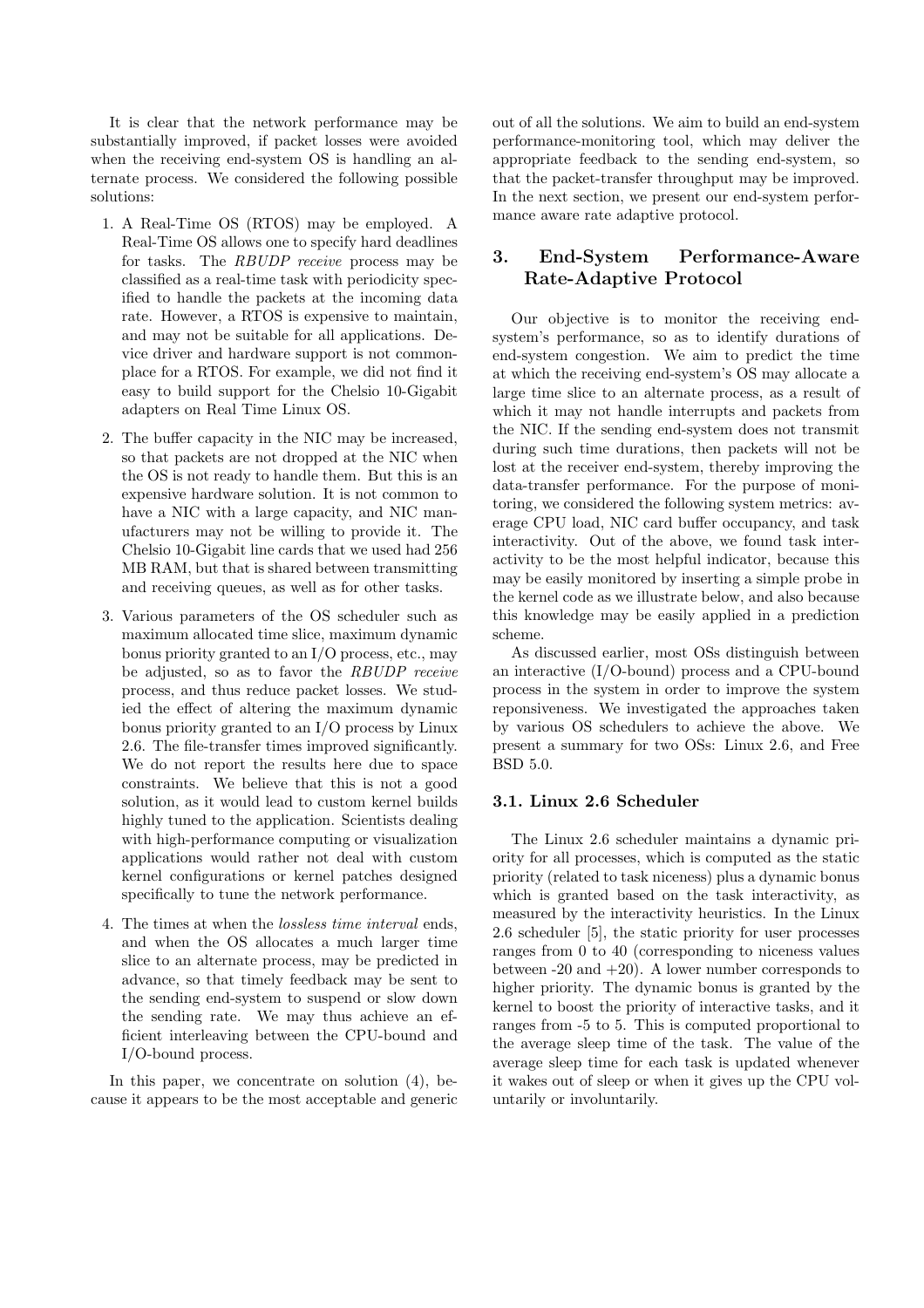The scheduler allocates time slices to the task by scaling its static priority value into the possible time slice range. Once a time slice is awarded, the task is placed on an active priority array. While choosing tasks for execution from this array, the OS chooses the one with the highest dynamic priority. After the task has exhausted its time slice, it is awarded a new time slice but is placed on the expired priority array. However, those tasks which are deemed to be interactive are placed back on the active priority array even after a new time slice is generated. This step greatly improves the performance of interactive tasks in the Linux system. The active and expired priority arrays are switched only after the active priority array is empty.

#### **3.2. Free BSD 5.0 Scheduler**

The ULE scheduler in Free BSD 5.0 [12] has many commonalities with the Linux 2.6 scheduler. Each task is granted a time slice, and is assigned to the *current queue* or the *next queue*. Once all tasks in the current queue are executed for the duration of the allocated time slices, the next and current queues are switched. Interactive tasks are always inserted into the current queue. The interactivity score of a task is calculated using its voluntary sleep time and run time. The interactivity score may be computed as follows:

$$
m = \frac{Maximum InteractiveScore}{2} \tag{1}
$$

$$
if \quad (sleep > run) \qquad score = \frac{m}{\frac{sleeptime}{ runtime}} \qquad (2)
$$

$$
else \qquad score = \frac{m}{\frac{runtime}{sleeptime}} + m
$$

Tasks with interactivity score below a certain threshold are marked interactive. Since interactive tasks are always inserted into the current queue, they have a faster response time.

The end-system performance aware Rate-Adaptive Protocol for Intelligent Data-transfer (RAPID) is shown in Figure 3. We use RBUDP as an example of a rate-based transport protocol. Our objective is to monitor whether the *RBUDP receive* process is classified as being interactive or not by the OS scheduler. For the Linux 2.6 scheduler, probing the *dynamic task priority* would indicate the degree of interactiveness, while for the Free BSD 5.0 ULE scheduler, probing the *interactive score* would be a good measure.

The end-system Performance Monitoring Process (PMP) monitors the interactiveness of *RBUDP receive* at fixed polling intervals. In addition, whenever



**Figure 3. Design of our end-system performance aware Rate-Adpative protocol for Intellingent Data-transfer (RAPID).**

*RBUDP receive* receives each packet, it signals to the PMP by setting a bit. When PMP does not receive any signals from *RBUDP receive*, it interpretes this as packets being dropped. The first time this happens, the PMP monitors the interactiveness of *RBUDP receive*. Subsequently, it tries to predict when *RBUDP receive* may reach such a state. At the predicted time, a feedback is sent from the PMP to *RBUDP send* to suspend sending for some duration of time, which we define as the *suspend interval*. The motivation is to allow *RBUDP receive* to be idle for the corresponding time, during which the OS may schedule the alternate (CPU-bound) process. Thus, the CPU-bound process is not starved, and when *RBUDP send* resumes, it regains its interactive status. Via this mechanism, we achieve an efficient interleaving between the two processes at the end-system. The *suspend interval* may be OS specific, and we demonstate in the next section how it be calculated for Linux 2.6.

We emphasize the following two important design criterion:

- 1. The end-system (PMP) must be scheduled as a Soft Real-Time (Soft RT) process so that it is scheduled by the OS at the polling times, and may thereby monitor the task parameters at fixedtime periods. This is important, else the monitoring process might itself not be scheduled.
- 2. The end-system PMP must be a very light-load process, particularly because it is scheduled soft real-time, so that it does not impose any additional CPU load. Hence, we are not using a heavier weight tool such as MAGNET for monitoring the task priorities. Our emphasis is on a lightweight design.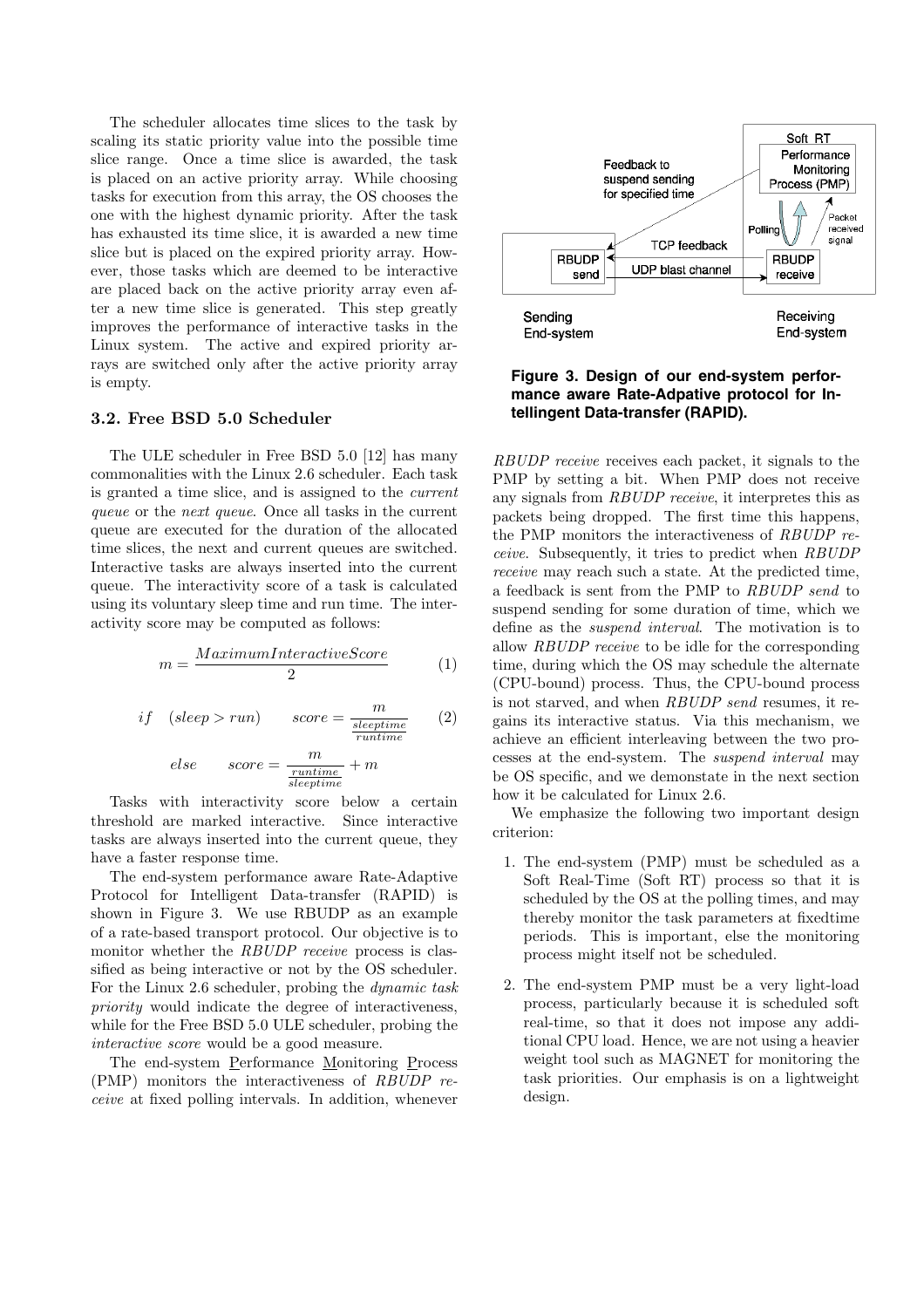#### **3.3. Implementation Specifics For Linux 2.6**

In Figure 4, we describe our implementation specific to the Linux 2.6 scheduler. The *suspend interval* is calculated based on the current dynamic task priority and average sleep value for *RBUDP receive*, both of which are monitored. The priority at which packets are not handled by *RBUDP receive* is noted, which is in the variable *ERROR\_PRIORITY*. Thereafter, whenever the monitored dynamic task priority reaches one level higher than *ERROR\_PRIORITY*, a feedback signal is generated to request *RBUDP send* to suspend for the specified time interval. The dynamic task priority changes in increments of 1, and we observed that sending a feedback at a priority difference of one is sufficient. The *suspend interval* calculated in Step 2 (d) of the algorithm is Linux 2.6 specific, and is related to the algorithm by which Linux 2.6 computes dynamic task priorities. The idea is to have *RBUDP receive* idle long enough so that the OS assigns it the same dynamic priority at which it started thereafter.

The Linux OS does not provide a system call to monitor the task's dynamic priority from a user-level process; it only provides a system call to monitor the static priority (niceness). Hence, we designed a simple kernel patch to allow probing of the dynamic priority from a user-level process. We emphasize that we do not alter any properties of the kernel scheduler, and are not attempting to customize the kernel code in any way.

Since the sender suspends transmitting for brief intervals of time, this may increase the jitter of data made available to the application at the receiving end. This may be a concern for some visualization applications which are jitter sensitive. We intend to address this matter in future work.

#### **3.4. Effect of Round-Trip Time (RTT)**

Lambda Grids may span across large geographical distances, and hence optical circuits on Lambda Grids may have large RTTs. Thus, in the above protocol, any feedback sent by the task monitoring process is delayed by *RT T /*2 before it reaches the sender. Even if the sender suspends immediately, the receiving end-system receives packets in the pipeline for another *RTT*/2. Thus, it takes at least *RTT* amount of time after the feedback is transmitted for *RBUDP receive* to become idle.

Hence, any feedback that is sent from the receiving end-system must be sent at least *RT T* before the anticipated time of packets getting dropped. In the approach for the Linux 2.6 OS, we attempt to keep

# **Linux 2.6 September 2.6 Task Prior (TPMP) Algorithm**

- 1. Initialize  $ERROR$   $PRIO = -\infty$ ,  $MAX$   $PRIO = -\infty$ .  $MAX$ <sub>-</sub> $AVG$ <sub>-SLEEP</sub> =  $-\infty$ .
- 2. Begin polling loop:
	- (a) Sleep for *POLLING\_TIME*.
	- (b) Monitor current dynamic priority (*CURR DY N P RIO*) of the receive process. If it is greater than *MAX P RIO*, set *MAX P RIO* to *CURR DY N V ALUE*. Set *MAX AV G SLEEP* value to the current value of average sleep value.
	- (c) Monitor packet received signals from process. If no packet is received in the last polling interval, set *ERROR P RIO* to the current task priority. Go to (e) to compute suspend interval, and send feedback.
	- (d) If  $CURR-DYN\_PRIO 1 \leq$ *ERROR\_PRIO*, go to Step (e) to compute the *suspend interval* and send the feedback. Else go back to Step (a).
	- (e) Monitor the current average sleep value, *CURR AV G SLEEP* value. Calculate:

 $SuspendInterval = MAX_AVG\_SLEEP$ 

<sup>−</sup> *CURR AV G SLEEP MAX P RIO* <sup>−</sup> *CURR DY N P RIO* Send feedback with suspend period interval.

#### **Figure 4. Implementation of Task Priority Monitoring Process for the Linux 2.6 Scheduler.**

the implementation simple and efficient, by transmitting the feedback one dynamic priority level before *ERROR P RIO*. We measured the interval between which the process shifts down by one priority level, and found it to be approximately 100 ms. Thus, for an RTT up to 100 ms, the above mechanism would be appropraite. For RTTs greater than 100 ms, possible solutions are to measure the times of change in priorities, and calculate the feedback sending time to be equal to RTT subtracted from the expected time at which the task priority reaches *ERROR P RIO*.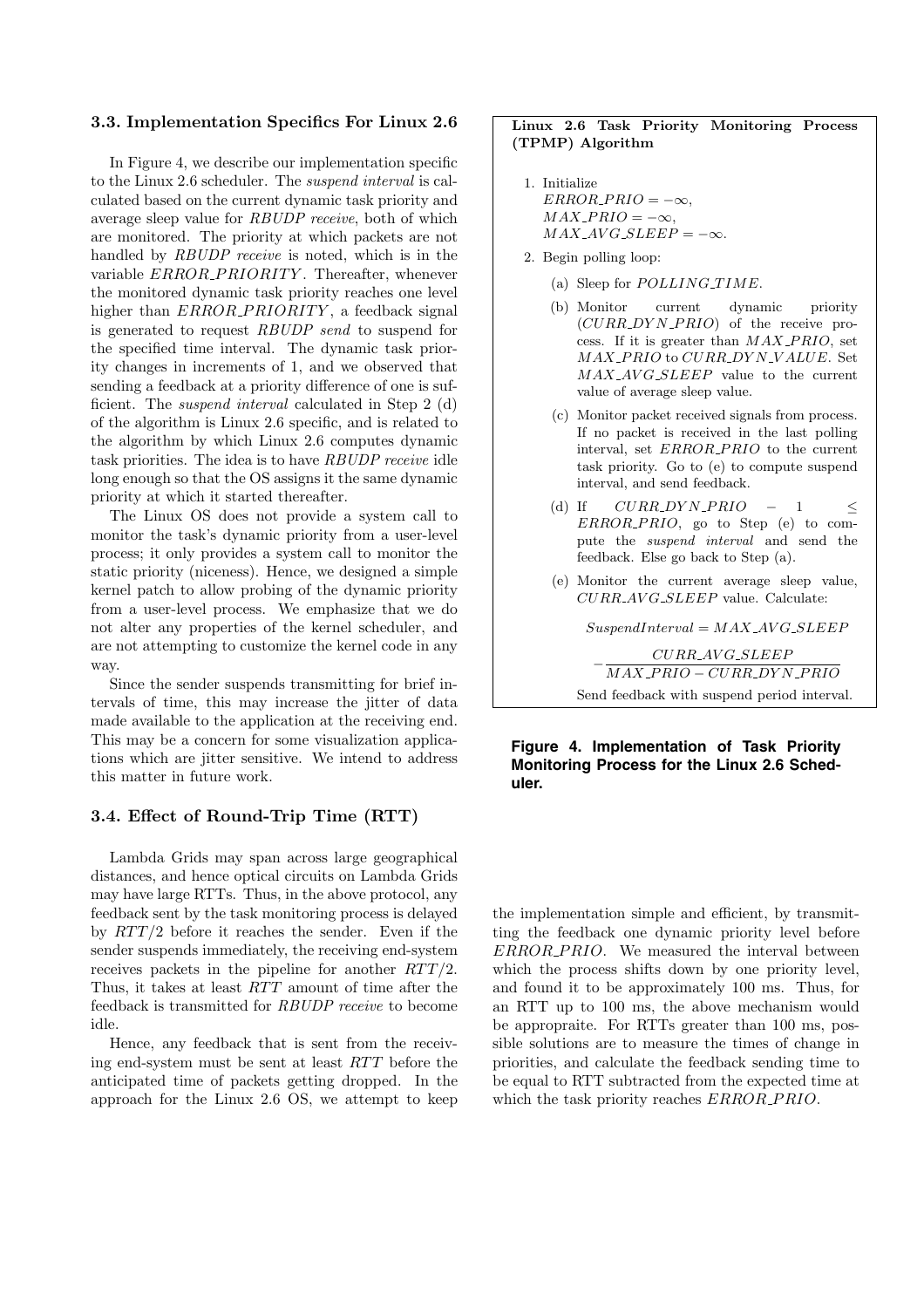



**X**Max

...<br>OMin

 $-$  Average

25.0

20.0

15.00

10.00

 $5.0$ 

 $0.00$ 

 $\mathbf{C}$ 

File Transfer Time

**Figure 5. File-Transfer Time for synthetic workload for Configuration I (Pentium 4).**

# **4. Results on a 10-Gbps Ethernet based network**

Since we did not have direct access to a live Lambda Grid, we emulated a dedicated end-to-end optical circuit connection by connecting two machines back-toback using the Chelsio 10-Gigabit Ethernet Adapter [6]. The OS on both machines was the Debian installation of Linux OS version 2.6.12. In order to visualize the effects of RTT, we delay the feedback signal from the receiving end-system by the corresponding RTT amount. We report results for two different Maximum Transfer Unit (MTU) values: 1500 bytes, and 9000 bytes. Increasing the MTU reduces the number of interrupts that will be processed at the end-system, and therefore improves the data transfer time.

Figures 5(a) and (b) show the file-transfer time for a 1.5-GB file transfer between two end-systems with Configuration I (Pentium 4) (shown in Table 1). We

**Figure 6. File-Transfer Time for the visualization workload for Configuration I (Pentium 4).**

first report the results for the two schemes - RBUDP and RAPID with no additional load on the end-system. Thereafter, the receiving end-system is under the additional computation load of handling a synthetic workload. We show results for RAPID, using different RTTs. The RTT value of 50 ms corresponds to the typical coast-to-coast RTT in the United States. The RTT value of 120 ms would correspond to an intercontinental link. The final measurement reported is for the fastest RBUDP transfer at zero RTT that we observed by tuning the sending rate. The transfer time using different RTTs for RBUDP doesn't vary much. We use this result to compare RAPID with the best possible transfer time that RBUDP can give.

It must be noted that, at no load, the sending rate of 1.6 Gbps leads to the fastest transfer time using RBUDP at MTU of 1500 bytes. If the MTU is increased to 9000 bytes, the corresponding sending rate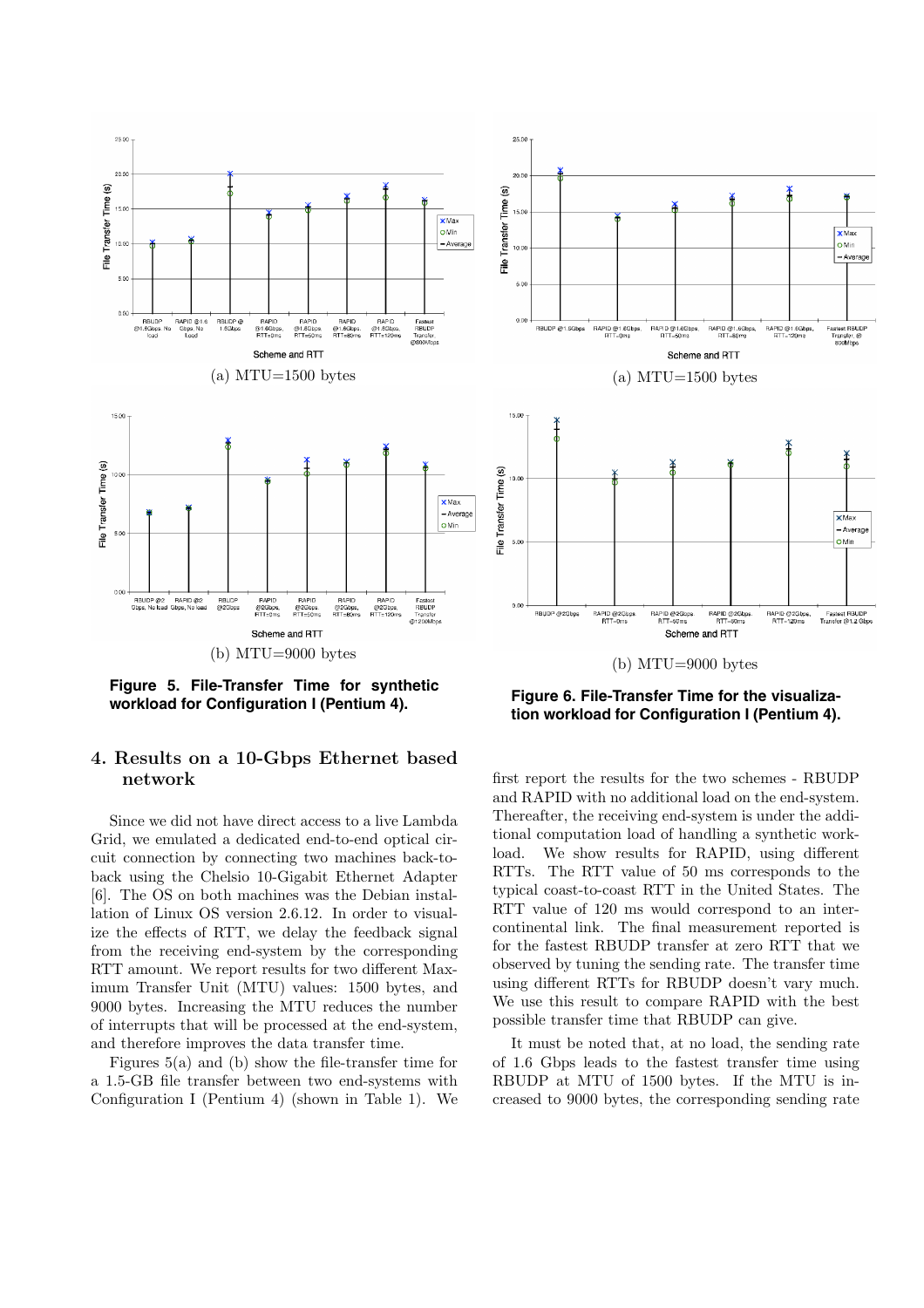

**Figure 7. File-Transfer Time for the synthetic workload for Configuration II (AMD Opteron).**

would be 2 Gbps. When the synthetic workload is introduced, RBUDP takes substantially longer time for the file transfer, if the sending rate were maintained the same. Using RAPID, the file-transfer time is reduced by as much as  $25\%$  for RTT=0. The file-transfer time using RAPID increases marginally with higher RTT. This is because, with increase in RTT, the feedback signal takes a much longer time to reach the sender. If we compare with the fastest RBUDP transfer achieved by tuning the sending rate, RAPID compares well until an RTT of 80 ms. One may consider that tuning the sending rate for varying application loads would not be a very practical solution, and thus the feedback-based RAPID would be a favorable protocol.

If we compare RBUDP with RAPID at no load, RAPID leads to slightly higher transfer time. This is due to the additional overhead of end-system performance monitoring via a soft real-time process. One of



Time from start of process (s)

**Figure 8. Dynamic bonus granted by OS to RBUDP receive and RAPID receive**

our goals has been to design a low-overhead process.

Figure 6 shows the corresponding results for the visualization workload. The results are similar as before. Our scheme performs well with a synthetic process with constant CPU load, as well as a visualization application with varying CPU load.

We demonstrate the performance on a different architecture by running the same experiment on endsystems with Configuration II (AMD Opteron), shown in Table 1. A 800-MB file is transferred between the two end-systems. At no load, the fastest transfer time was observed at the sending rate of 2.5 Gbps when the MTU is 1500 bytes. The corresponding sending rate for MTU of 9000 bytes is 4 Gbps. Figure 7 shows the results.

Since our protocol is based on dynamic task priority monitoring and feedback, it is important to analyze how the dynamic bonus granted by the Linux 2.6 scheduler changes in the two protocols. Figure 8 compares the dynamic bonus granted to RBUDP and RAPID. The experimental setting uses Configuration I (Pentium 4) with the MTU of 9000 bytes, and the synthetic workload. As mentioned earlier, the dynamic bonus granted by Linux 2.6 scheduler ranges from  $-5$  to  $+5$ . A lower number represents higher priority. In Figure 8, we show the negative of the numbers, for a better illustration. With RBUDP, the priority steadily decreases. In RAPID, the dynamic priority at which errors occur is recorded, and a feedback is sent whenever the priority reaches one level higher than *ERROR P RIO*. When the sender received the feedback, it suspends sending. Since the receiving task is then idle, the OS handles the alternate (CPU-bound) process. On resumption, the receiving task is granted a much higher